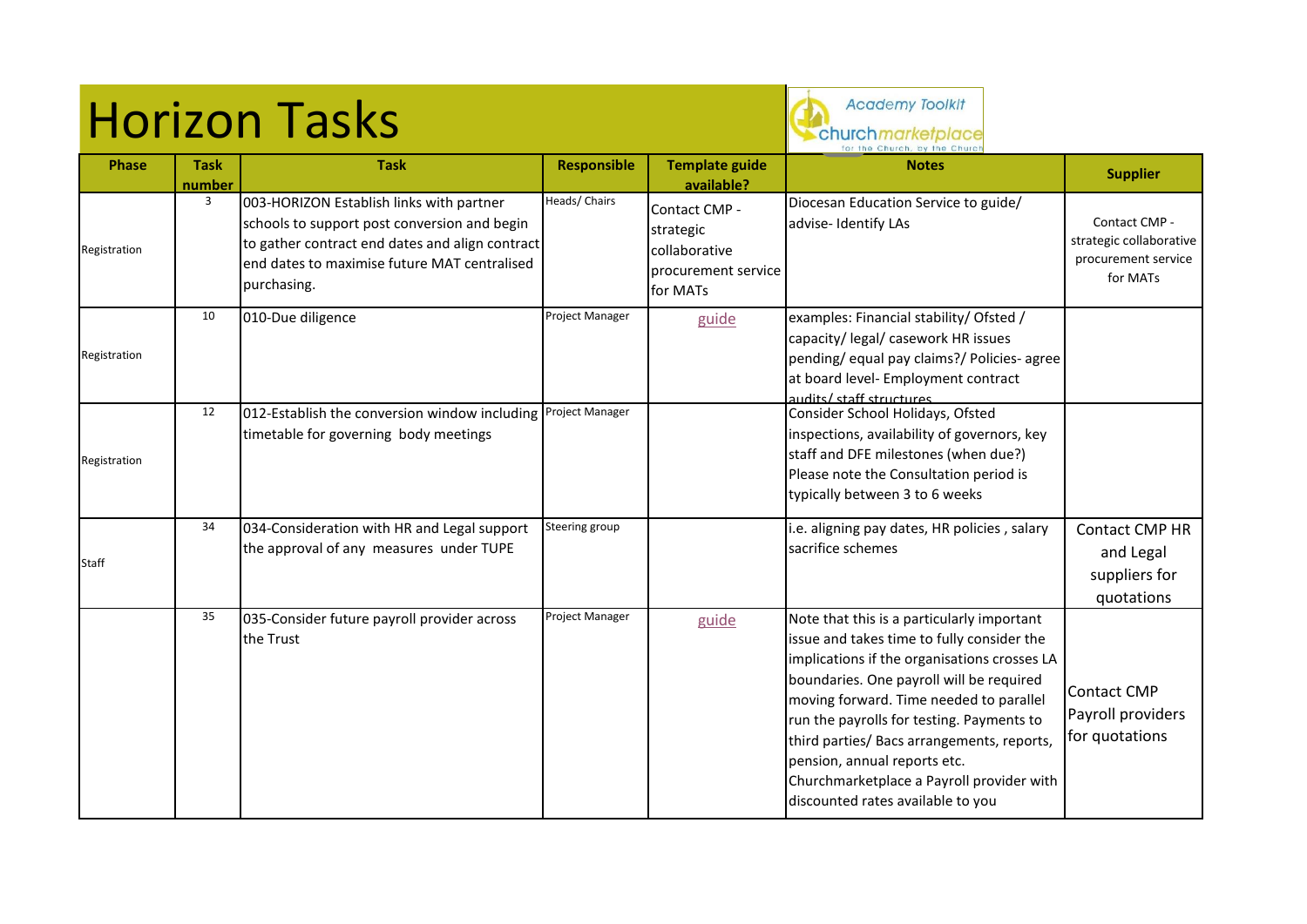| Land/ Playing field | 44 | 044-Confirm ownership of the land, investigate Legal Company<br>titles and transfer ownership          |                        |                                                                            | Consult LA/ Diocesan Education Service/<br>Convent etc.- all deeds forwarded to legal<br>team                                                                     |                                                                                                      |
|---------------------|----|--------------------------------------------------------------------------------------------------------|------------------------|----------------------------------------------------------------------------|-------------------------------------------------------------------------------------------------------------------------------------------------------------------|------------------------------------------------------------------------------------------------------|
| Application         | 47 | 047-Establish new admin staff support<br>arrangements                                                  | Local Governing body   |                                                                            | May need to consider restructure and<br>whole Trust appointments (centralising<br>services)                                                                       |                                                                                                      |
| Finance             | 57 | 057-Agree standard chart of accounts and who<br>will maintain it going forward                         | Project Manager        |                                                                            | SBMs collectively working together, advice<br>from accountancy and audit                                                                                          | <b>Contact CMP</b><br>Accontancy and<br>Audit suppliers<br>and the ones<br><b>Financial Software</b> |
| Finance             | 58 | 058-Write a comprehensive Financial<br>Regulations/accounting policy to be adopted<br>across the Trust | Project manager        | guide                                                                      | SBMs collectively working together                                                                                                                                |                                                                                                      |
| Finance             | 59 | 059-Consider Vat registration                                                                          | Project Manager        | http://www.hmrc.go<br>v.uk/manuals/vated<br>umanual/VATEDU70<br>000.htm    | SBMs collectively working together, advice<br>from accountancy and audit and HMRC<br>guides                                                                       | <b>Contact CMP</b><br>Accontancy and<br>Audit suppliers                                              |
| Finance             | 60 | 060-Consider applying to HMRC for<br>apportionment agreement                                           | Project Manager        | http://www.hmrc.go<br>v.uk/manuals/vitma<br>nual/vit25450.htm#l<br>DA2GRBD | SBMs collectively working together, advice<br>from accountancy and audit                                                                                          | <b>Contact CMP</b><br>Accontancy and<br>Audit suppliers                                              |
| Finance             | 61 | 061-Consider the future of School Fund- bring<br>inside main accounting system (Simplify)              | Project Manager        |                                                                            | SBMs collectively working together, advice<br>from accountancy and audit. Advice- no<br>point of keeping school fund separate                                     | <b>Contact CMP</b><br>Accontancy and<br>Audit suppliers                                              |
| Finance             | 62 | 062-Consider Corporation Tax implications                                                              | Project Manager        | http://www.hmrc.go<br>v.uk/gds/payinghmr<br>c/ct-nil.htm                   | SBMs collectively working together, advice<br>from accountancy and audit- nil return                                                                              | <b>Contact CMP</b><br>Accontancy and<br>Audit suppliers                                              |
| Finance             | 63 | 063-Consider setting up a Trading Company                                                              | <b>Project Manager</b> |                                                                            | SBMs collectively working together, advice<br>from accountancy and audit. Need this if<br>trading income is breached see latest hmrc<br>regulation (>£50k income) | Contact CMP Legal<br>suppliers for<br>quotations                                                     |